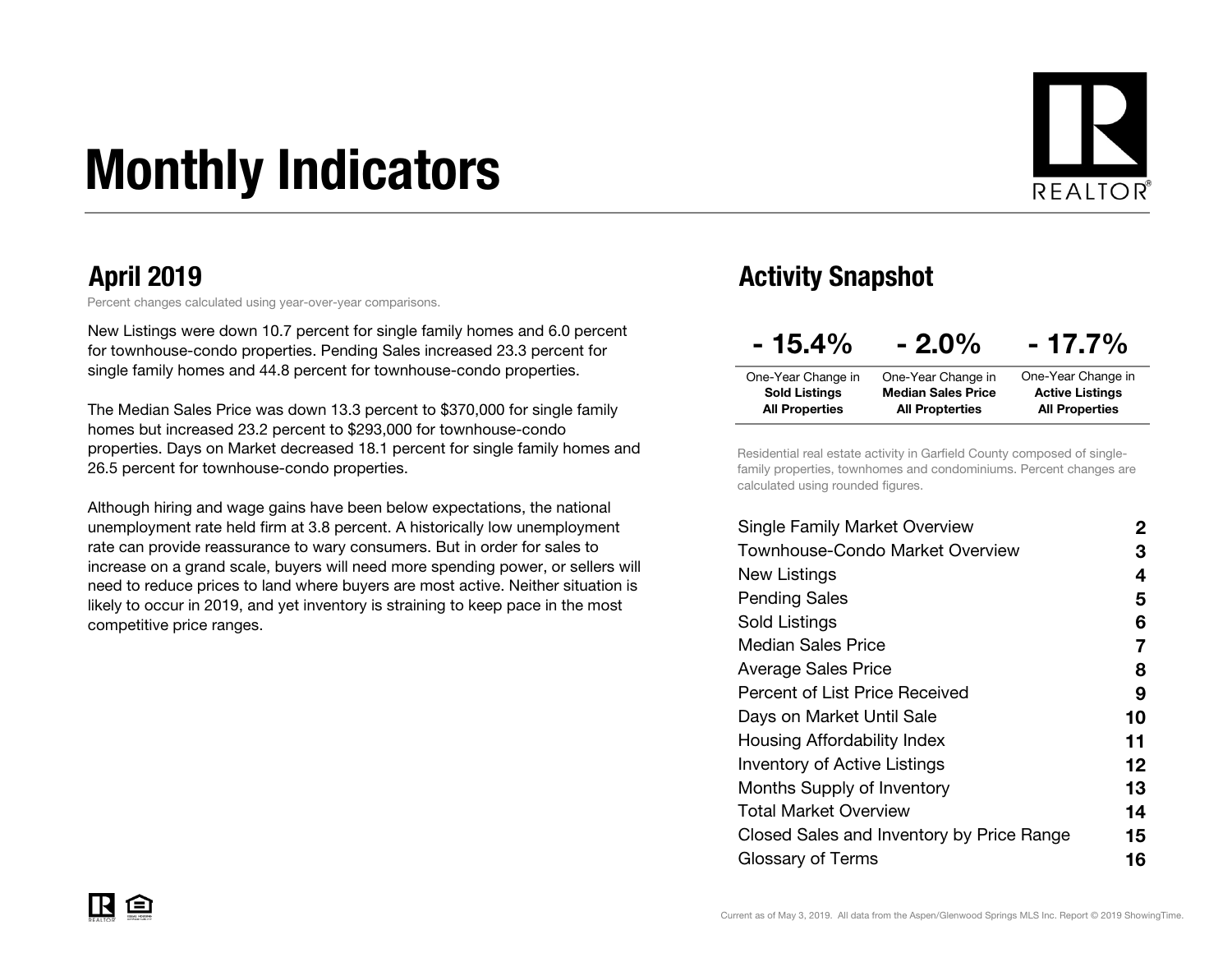## Single Family Market Overview

Key metrics by report month and for year-to-date (YTD) starting from the first of the year.



| <b>Key Metrics</b>                 | <b>Historical Sparkbars</b>                                  | 4-2018    | 4-2019    | <b>Percent Change</b> |           | <b>YTD 2018 YTD 2019</b> | Percent Change |
|------------------------------------|--------------------------------------------------------------|-----------|-----------|-----------------------|-----------|--------------------------|----------------|
| <b>New Listings</b>                | 5-2017<br>9-2017<br>$1 - 2018$<br>5-2018<br>9-2018<br>1-2019 | 121       | 108       | $-10.7%$              | 367       | 317                      | $-13.6%$       |
| <b>Pending Sales</b>               | 5-2017<br>1-2019<br>$9 - 201$<br>1-2018<br>5-2018            | 73        | 90        | $+23.3%$              | 289       | 271                      | $-6.2%$        |
| <b>Sold Listings</b>               | 5-2017<br>9-2017<br>1-2018<br>5-2018<br>9-2018<br>1-2019     | 72        | 63        | $-12.5%$              | 243       | 194                      | $-20.2%$       |
| <b>Median Sales Price</b>          | 5-2017<br>9-2017<br>1-2018<br>9-2018<br>1-2019<br>5-2018     | \$427,000 | \$370,000 | $-13.3%$              | \$410,000 | \$399,500                | $-2.6%$        |
| <b>Avg. Sales Price</b>            | 5-2017<br>9-2017<br>1-2018<br>5-2018<br>9-2018<br>1-2019     | \$492,242 | \$470,916 | $-4.3%$               | \$482,588 | \$494,819                | $+2.5%$        |
| <b>Pct. of List Price Received</b> | 5-2017<br>9-2017<br>1-2018<br>$5 - 2018$<br>9-2018<br>1-2019 | 98.1%     | 98.2%     | $+0.1%$               | 97.6%     | 97.6%                    | 0.0%           |
| <b>Days on Market</b>              | 9-2018<br>5-2017<br>9-2017<br>1-2018<br>5-2018<br>1-2019     | 83        | 68        | $-18.1%$              | 89        | 90                       | $+1.1%$        |
| <b>Affordability Index</b>         | 1-2019<br>5-2017<br>9-2017<br>1-2018<br>$9 - 2018$<br>5-2018 | 79        | 95        | $+20.3%$              | 82        | 88                       | $+7.3%$        |
| <b>Active Listings</b>             | 5-2017<br>$1 - 2018$<br>5-2018<br>1-2019<br>9-2017<br>9-2018 | 328       | 267       | $-18.6%$              |           |                          |                |
| <b>Months Supply</b>               | 5-2017<br>9-2018<br>1-2019<br>9-2017<br>$1 - 2018$<br>5-2018 | 4.6       | 3.9       | $-15.2%$              |           |                          |                |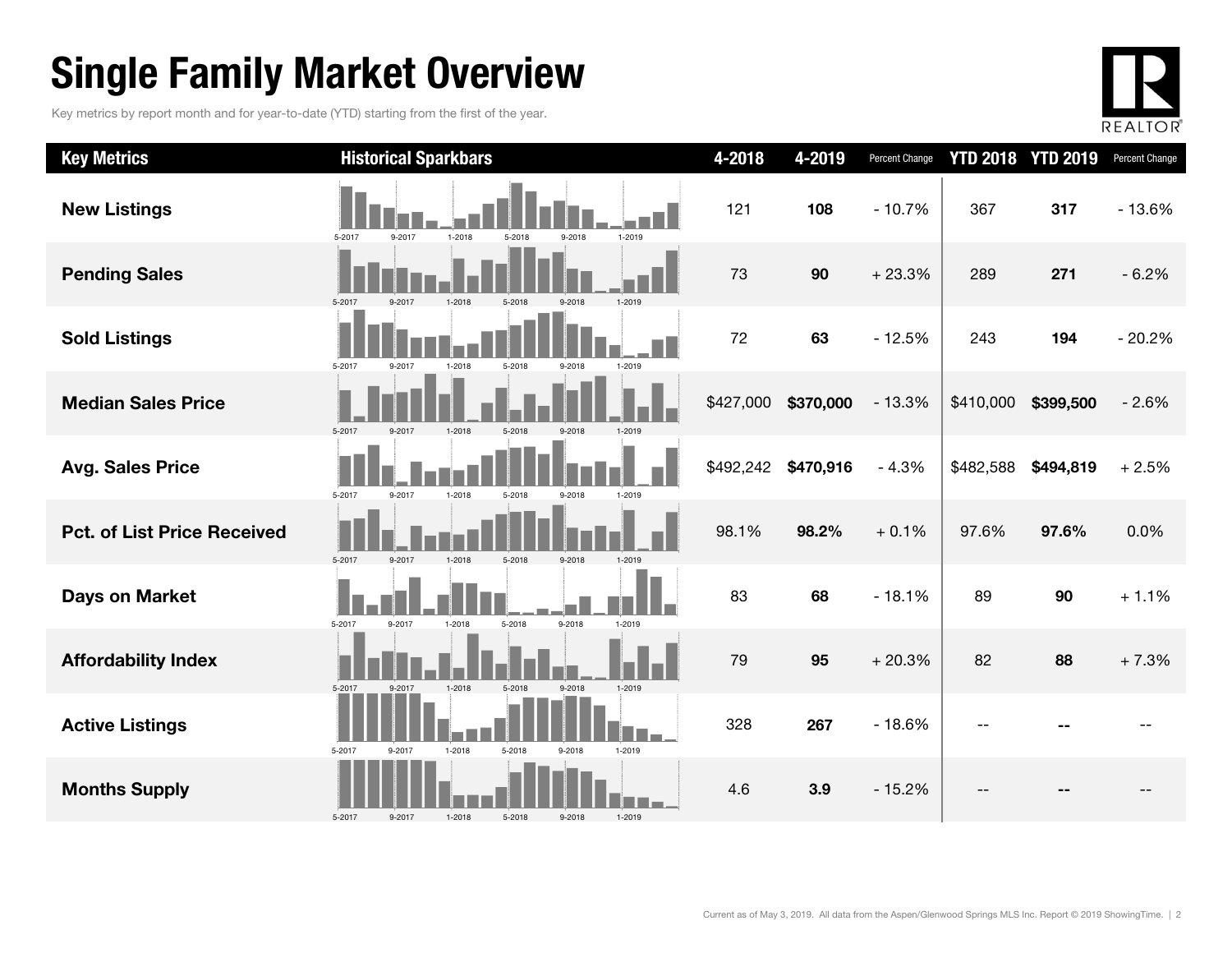## Townhouse-Condo Market Overview

Key metrics by report month and for year-to-date (YTD) starting from the first of the year.



| <b>Key Metrics</b>                 | <b>Historical Sparkbars</b>                              | 4-2018    | 4-2019    | Percent Change |           | <b>YTD 2018 YTD 2019</b> | Percent Change |
|------------------------------------|----------------------------------------------------------|-----------|-----------|----------------|-----------|--------------------------|----------------|
| <b>New Listings</b>                | 5-2017<br>9-2017<br>1-2018<br>5-2018<br>9-2018<br>1-2019 | 50        | 47        | $-6.0%$        | 148       | 138                      | $-6.8%$        |
| <b>Pending Sales</b>               | 5.2013                                                   | 29        | 42        | $+44.8%$       | 109       | 117                      | $+7.3%$        |
| <b>Sold Listings</b>               | 5-2017<br>9-2017<br>1-2018<br>5-2018<br>9-2018           | 32        | 25        | $-21.9%$       | 86        | 89                       | $+3.5%$        |
| <b>Median Sales Price</b>          | 5-2017<br>9-2017<br>$1-2018$                             | \$237,750 | \$293,000 | $+23.2%$       | \$262,250 | \$300,000                | $+14.4%$       |
| <b>Avg. Sales Price</b>            | 5-2017<br>9-2017<br>$1 - 2018$<br>5-2018<br>9-2018       | \$278,294 | \$314,100 | $+12.9%$       | \$294,395 | \$330,666                | $+12.3%$       |
| <b>Pct. of List Price Received</b> | 5-2017<br>5-2018<br>9-2017<br>1-2018<br>9-2018           | 98.2%     | 99.1%     | $+0.9%$        | 98.0%     | 98.3%                    | $+0.3%$        |
| <b>Days on Market</b>              | 5-2017<br>9-2018<br>1-2018<br>5-2018<br>1-2019<br>9-2017 | 83        | 61        | $-26.5%$       | 81        | 87                       | $+7.4%$        |
| <b>Affordability Index</b>         | 1-2018<br>1-2019<br>5-2017<br>5-2018<br>9-2018<br>9-2017 | 142       | 120       | $-15.5%$       | 129       | 117                      | $-9.3%$        |
| <b>Active Listings</b>             | 1-2018<br>5-2018<br>1-2019<br>5-2017<br>9-2017<br>9-2018 | 91        | 78        | $-14.3%$       |           |                          |                |
| <b>Months Supply</b>               | 5-2017<br>5-2018<br>9-2018<br>1-2019<br>9-2017<br>1-2018 | 3.4       | 3.1       | $-8.8%$        | $-$       |                          |                |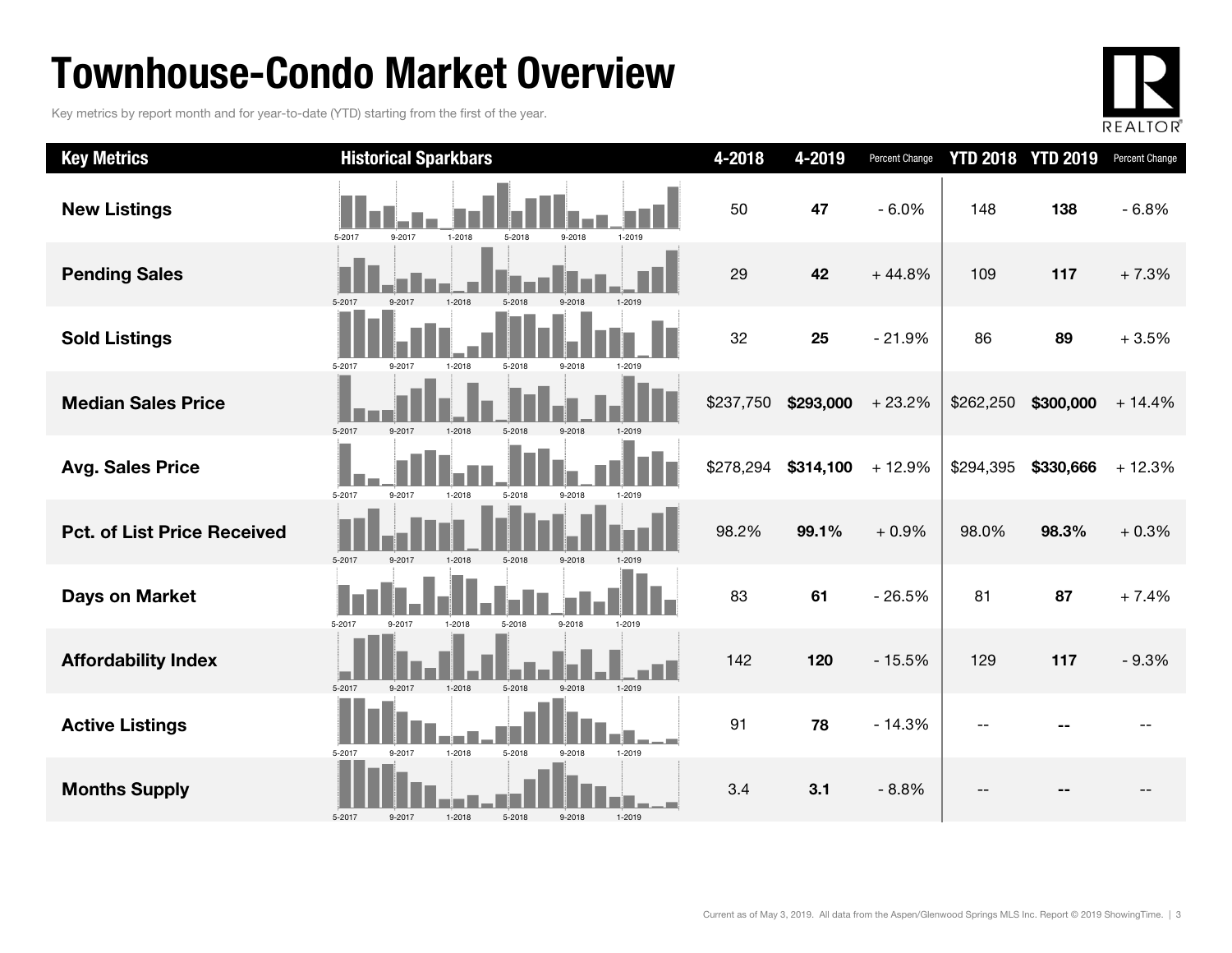### New Listings







| <b>New Listings</b> | Single<br>Family | <b>Percent Change</b><br>from Previous<br>Year | Townhouse-<br>Condo | <b>Percent Change</b><br>from Previous<br>Year |
|---------------------|------------------|------------------------------------------------|---------------------|------------------------------------------------|
| May-2018            | 164              | $+6.5\%$                                       | 28                  | $-30.0\%$                                      |
| Jun-2018            | 140              | $+1.4%$                                        | 38                  | $-5.0%$                                        |
| Jul-2018            | 98               | $-5.8%$                                        | 40                  | $+42.9%$                                       |
| Aug-2018            | 114              | $+21.3%$                                       | 41                  | $+28.1%$                                       |
| Sep-2018            | 100              | $+28.2%$                                       | 28                  | $+40.0\%$                                      |
| Oct-2018            | 90               | $+9.8\%$                                       | 22                  | $-18.5%$                                       |
| Nov-2018            | 53               | -8.6%                                          | 25                  | $+13.6%$                                       |
| Dec-2018            | 43               | $+2.4%$                                        | 16                  | $+23.1%$                                       |
| Jan-2019            | 58               | $-9.4\%$                                       | 28                  | $-6.7\%$                                       |
| Feb-2019            | 69               | $-10.4%$                                       | 30                  | $+7.1%$                                        |
| Mar-2019            | 82               | $-21.9%$                                       | 33                  | $-17.5%$                                       |
| Apr-2019            | 108              | $-10.7\%$                                      | 47                  | -6.0%                                          |

### Historical New Listings by Month

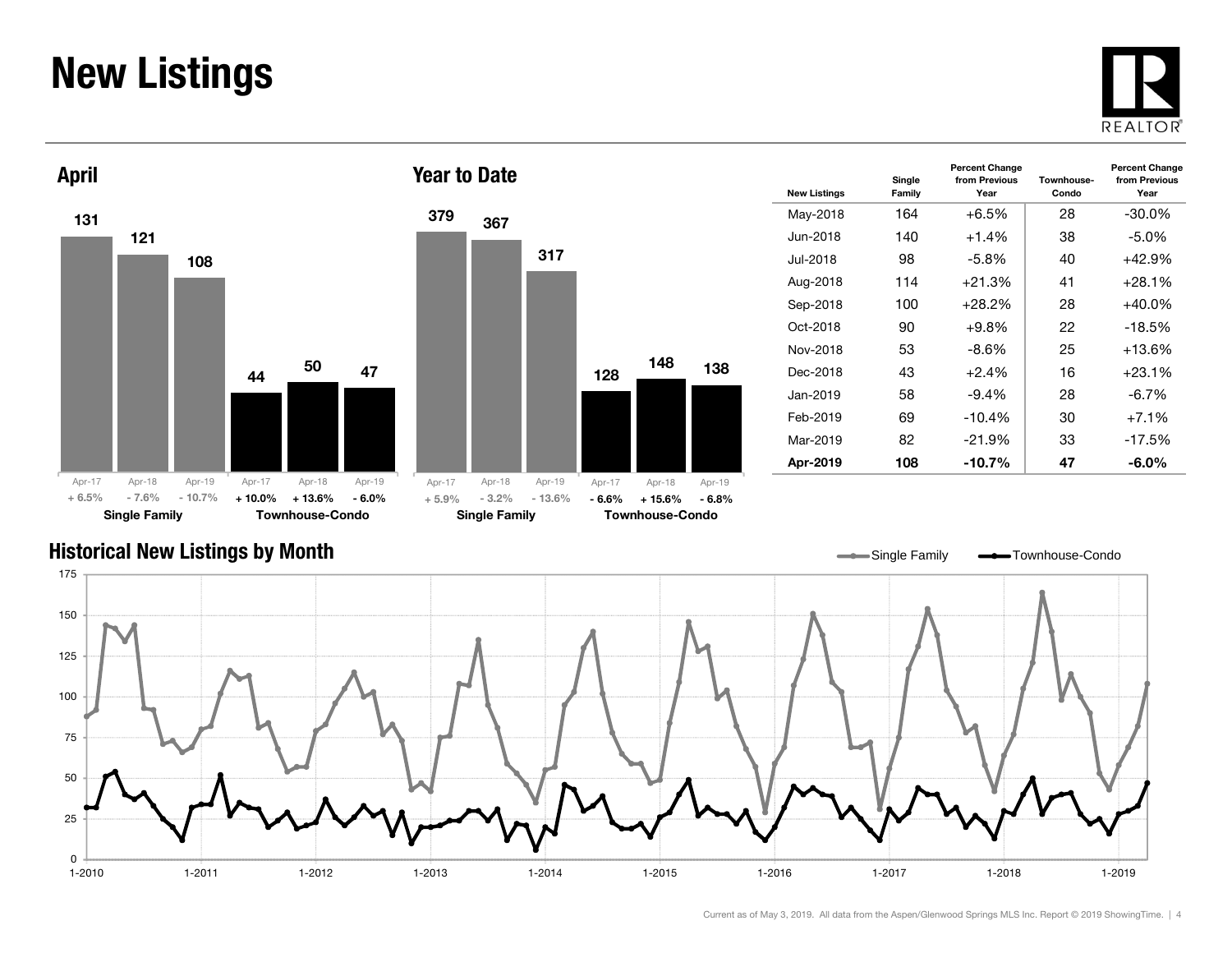### Pending Sales







Year to Date

| <b>Pending Sales</b> | Single<br>Family | <b>Percent Change</b><br>from Previous<br>Year | Townhouse-<br>Condo | <b>Percent Change</b><br>from Previous<br>Year |
|----------------------|------------------|------------------------------------------------|---------------------|------------------------------------------------|
| May-2018             | 94               | $+3.3%$                                        | 25                  | $-19.4%$                                       |
| Jun-2018.            | 94               | $+34.3%$                                       | 21                  | $-43.2%$                                       |
| .Jul-2018            | 80               | $+6.7\%$                                       | 24                  | $-25.0%$                                       |
| Aug-2018             | 88               | $+31.3%$                                       | 32                  | +68.4%                                         |
| Sep-2018             | 67               | $-1.5%$                                        | 28                  | $+21.7%$                                       |
| Oct-2018             | 64               | $+3.2\%$                                       | 23                  | $-14.8\%$                                      |
| Nov-2018             | 39               | -33.9%                                         | 26                  | +13.0%                                         |
| Dec-2018             | 42               | $-17.6%$                                       | 18                  | $-10.0\%$                                      |
| Jan-2019.            | 53               | -33.8%                                         | 16                  | $+6.7\%$                                       |
| Feb-2019             | 59               | $+1.7%$                                        | 28                  | +33.3%                                         |
| Mar-2019             | 69               | -11.5%                                         | 31                  | -29.5%                                         |
| Apr-2019             | 90               | +23.3%                                         | 42                  | +44.8%                                         |

Single Family **-**Townhouse-Condo

### Historical Pending Sales by Month



Current as of May 3, 2019. All data from the Aspen/Glenwood Springs MLS Inc. Report © 2019 ShowingTime. | 5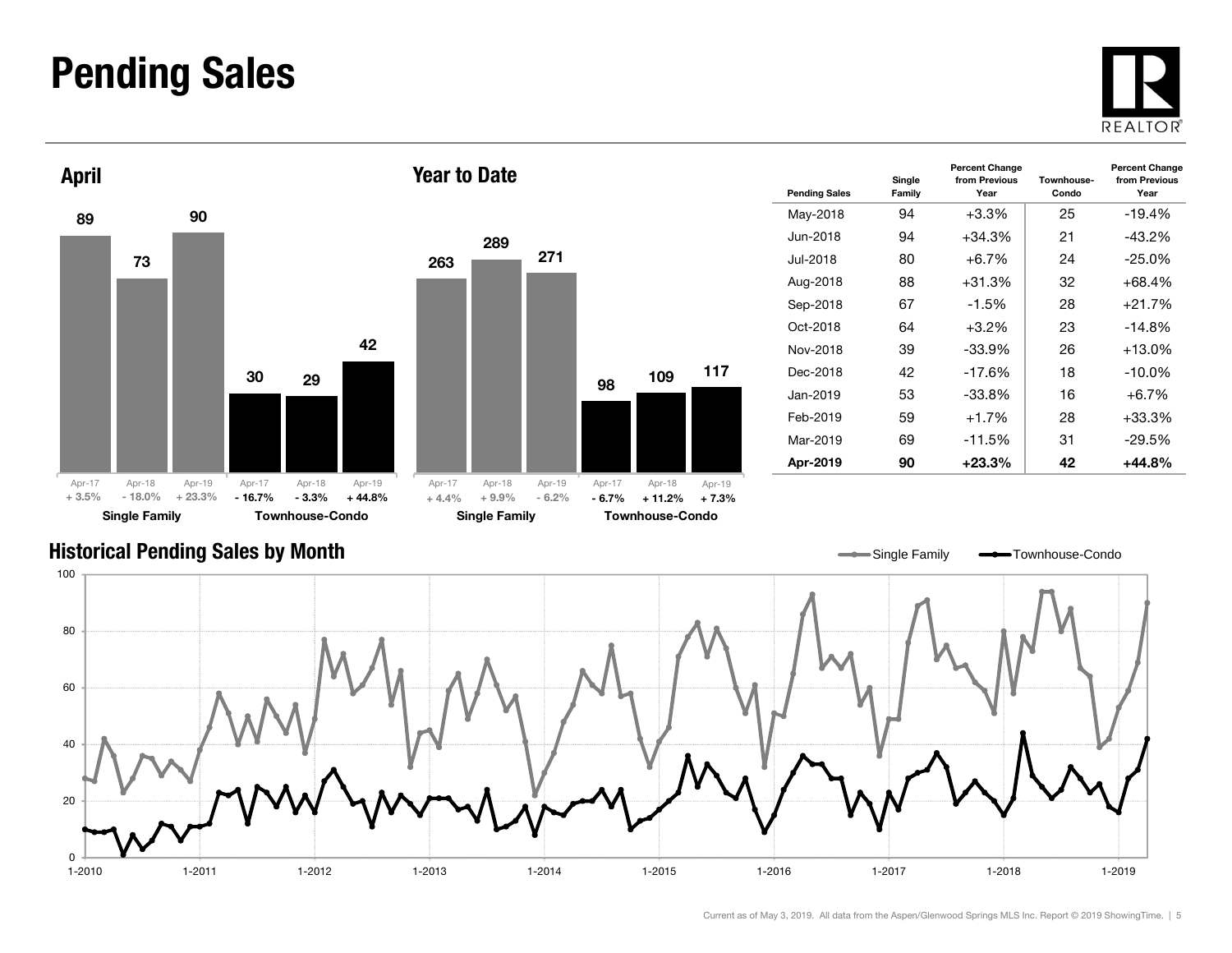## Sold Listings





| <b>Sold Listings</b> | Single<br>Family | <b>Percent Change</b><br>from Previous<br>Year | Townhouse-<br>Condo | <b>Percent Change</b><br>from Previous<br>Year |
|----------------------|------------------|------------------------------------------------|---------------------|------------------------------------------------|
| May-2018             | 79               | -4.8%                                          | 30                  | -6.3%                                          |
| Jun-2018             | 87               | $-14.7%$                                       | 31                  | $-16.2%$                                       |
| Jul-2018             | 97               | $+21.3%$                                       | 25                  | $-13.8\%$                                      |
| Aug-2018             | 99               | +19.3%                                         | 31                  | $-22.5%$                                       |
| Sep-2018             | 81               | $+11.0\%$                                      | 19                  | $0.0\%$                                        |
| $Oct-2018$           | 77               | $+26.2\%$                                      | 32                  | +28.0%                                         |
| Nov-2018             | 62               | $0.0\%$                                        | 24                  | $-11.1%$                                       |
| Dec-2018             | 50               | $-21.9%$                                       | 25                  | $0.0\%$                                        |
| Jan-2019             | 35               | $-28.6\%$                                      | 23                  | +64.3%                                         |
| Feb-2019             | 38               | $-26.9%$                                       | 13                  | $-23.5%$                                       |
| Mar-2019             | 58               | $-17.1%$                                       | 28                  | $+21.7%$                                       |
| Apr-2019             | 63               | -12.5%                                         | 25                  | $-21.9%$                                       |

### Historical Sold Listings by Month



89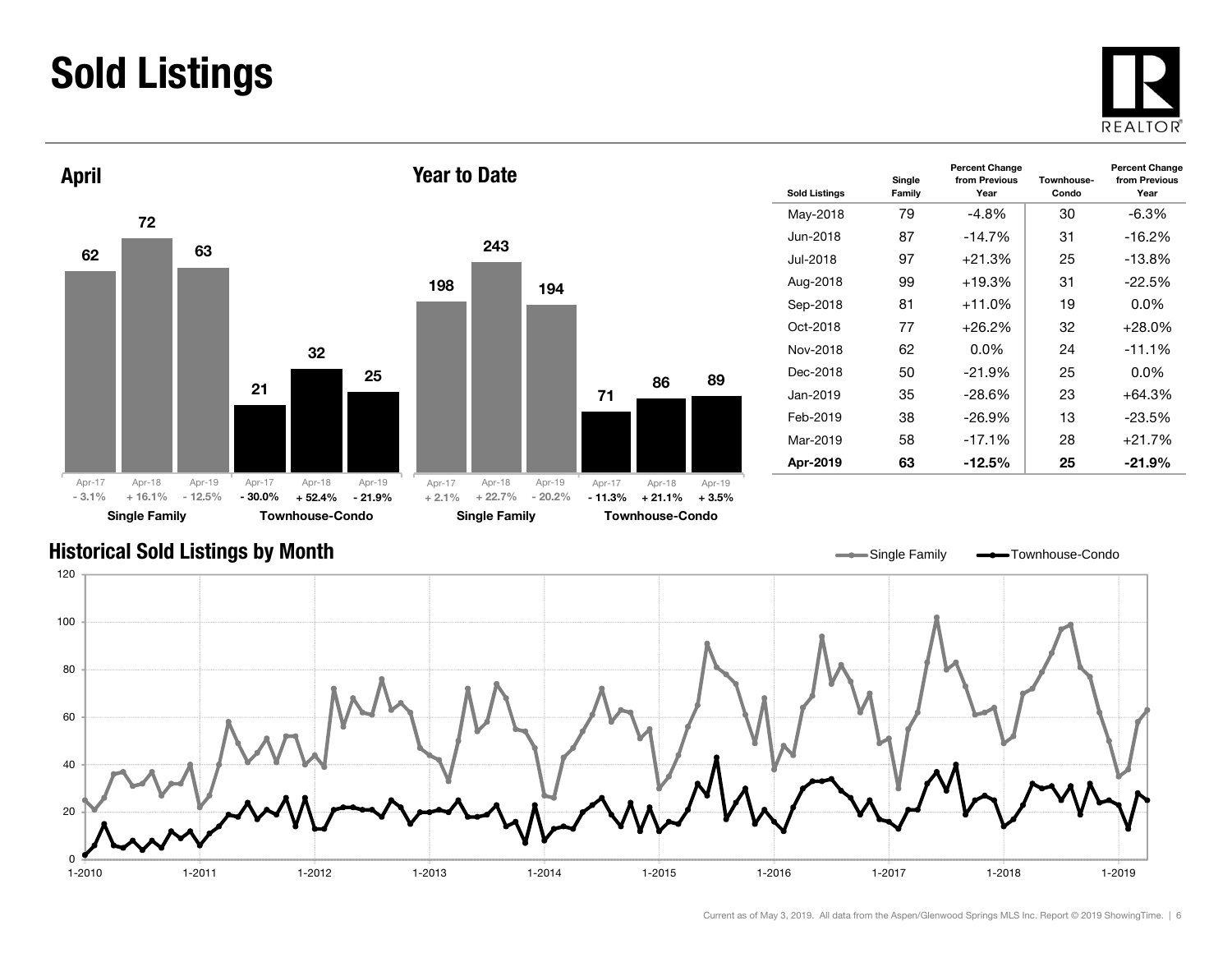### Average Sales Price



\$415,099 \$340,941 \$492,242 \$278,294 \$470,916 \$314,100 Single Family Townhouse-Condo April \$456,698 \$281,392 \$294,395 \$482,588 \$494,819 \$330,666 Single Family Townhouse-Condo Year to Date+ 3.2% $+ 18.6\%$  $-4.3\% + 34.2\%$  - 18.4% $+ 12.9\% + 5.4\%$  $+ 5.7\%$   $+ 2.5\%$   $+ 9.9\%$   $+ 4.6\%$   $+ 12.3\%$ Apr-17 Apr-18 Apr-19 Apr-17 Apr-18 Apr-19 Apr-17 Apr-17 Apr-18 Apr-19 Apr-18 Apr-19

| Avg. Sales Price | Single<br>Family | <b>Percent Change</b><br>from Previous<br>Year | Townhouse-<br>Condo | <b>Percent Change</b><br>from Previous<br>Year |
|------------------|------------------|------------------------------------------------|---------------------|------------------------------------------------|
| May-2018         | \$430,912        | $-15.8%$                                       | \$343,240           | $-0.8%$                                        |
| Jun-2018.        | \$466,308        | $+11.8%$                                       | \$329,558           | $+12.7%$                                       |
| .Jul-2018        | \$465.268        | $-5.4\%$                                       | \$336.746           | $+18.2\%$                                      |
| Aug-2018         | \$488,597        | $+6.3%$                                        | \$317,671           | $+15.5\%$                                      |
| Sep-2018         | \$472,620        | $+2.0%$                                        | \$297,579           | $-5.9%$                                        |
| Oct-2018         | \$530,896        | $+3.5%$                                        | \$274,791           | $-16.2\%$                                      |
| Nov-2018         | \$515,306        | $+3.3%$                                        | \$308,208           | $-7.7\%$                                       |
| Dec-2018         | \$429,924        | -8.8%                                          | \$316,352           | -2.8%                                          |
| Jan-2019.        | \$536,241        | $+2.2\%$                                       | \$351,087           | $+19.6%$                                       |
| Feb-2019         | \$454.422        | $+1.8%$                                        | \$322.869           | +4.9%                                          |
| Mar-2019         | \$522,253        | $+11.1%$                                       | \$332,304           | $+8.1%$                                        |
| Apr-2019         | \$470,916        | $-4.3%$                                        | \$314,100           | $+12.9%$                                       |

Single Family **- Townhouse-Condo** 

 $\overline{\phantom{0}}$ 

### Historical Average Sales Price by Month

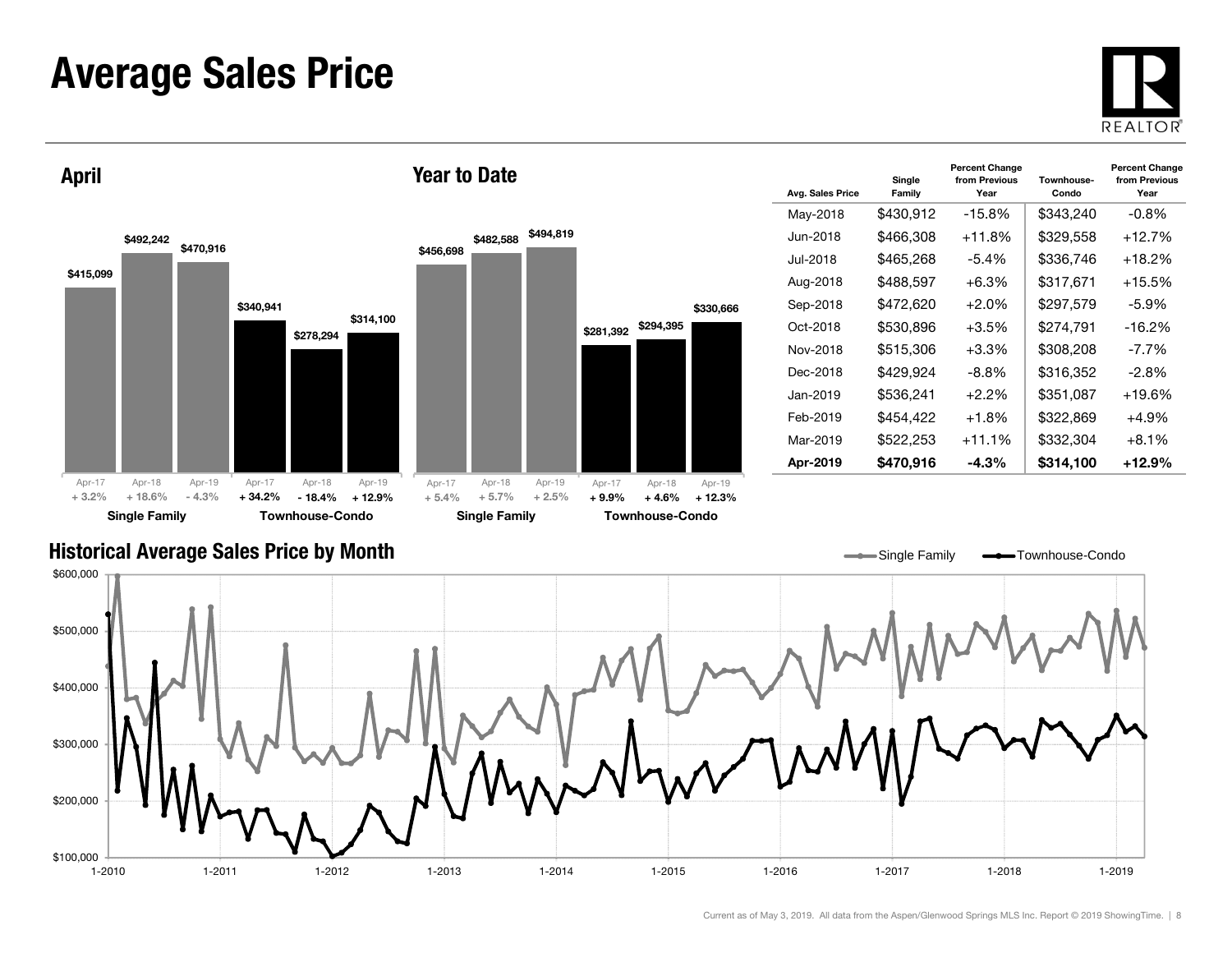### Median Sales Price





| <b>Median Sales</b><br>Price | Single<br>Family | <b>Percent Change</b><br>from Previous<br>Year | Townhouse-<br>Condo | <b>Percent Change</b><br>from Previous<br>Year |
|------------------------------|------------------|------------------------------------------------|---------------------|------------------------------------------------|
| May-2018                     | \$365,000        | $-13.2\%$                                      | \$300,250           | -7.6%                                          |
| Jun-2018.                    | \$410,000        | $+18.0%$                                       | \$287,000           | $+10.4%$                                       |
| Jul-2018                     | \$376,500        | $-12.8\%$                                      | \$303,500           | $+18.6\%$                                      |
| Aug-2018                     | \$439,500        | $+7.3%$                                        | \$265,000           | $+3.3\%$                                       |
| Sep-2018                     | \$420,000        | $+1.2%$                                        | \$280,000           | $-1.8%$                                        |
| Oct-2018                     | \$445,000        | $+4.7\%$                                       | \$239,000           | $-20.1\%$                                      |
| Nov-2018                     | \$460,000        | -5.6%                                          | \$286,000           | $-10.1\%$                                      |
| Dec-2018                     | \$347,000        | $-15.4%$                                       | \$265,000           | $-5.4%$                                        |
| Jan-2019.                    | \$425,000        | -6.6%                                          | \$323,000           | $+32.6\%$                                      |
| Feb-2019                     | \$373,500        | $+10.7%$                                       | \$310,000           | 0.0%                                           |
| Mar-2019                     | \$440,000        | $+14.4%$                                       | \$298,500           | $+8.5\%$                                       |
| Apr-2019                     | \$370,000        | $-13.3\%$                                      | \$293.000           | $+23.2\%$                                      |

Single Family **-** Townhouse-Condo

### Historical Median Sales Price by Month

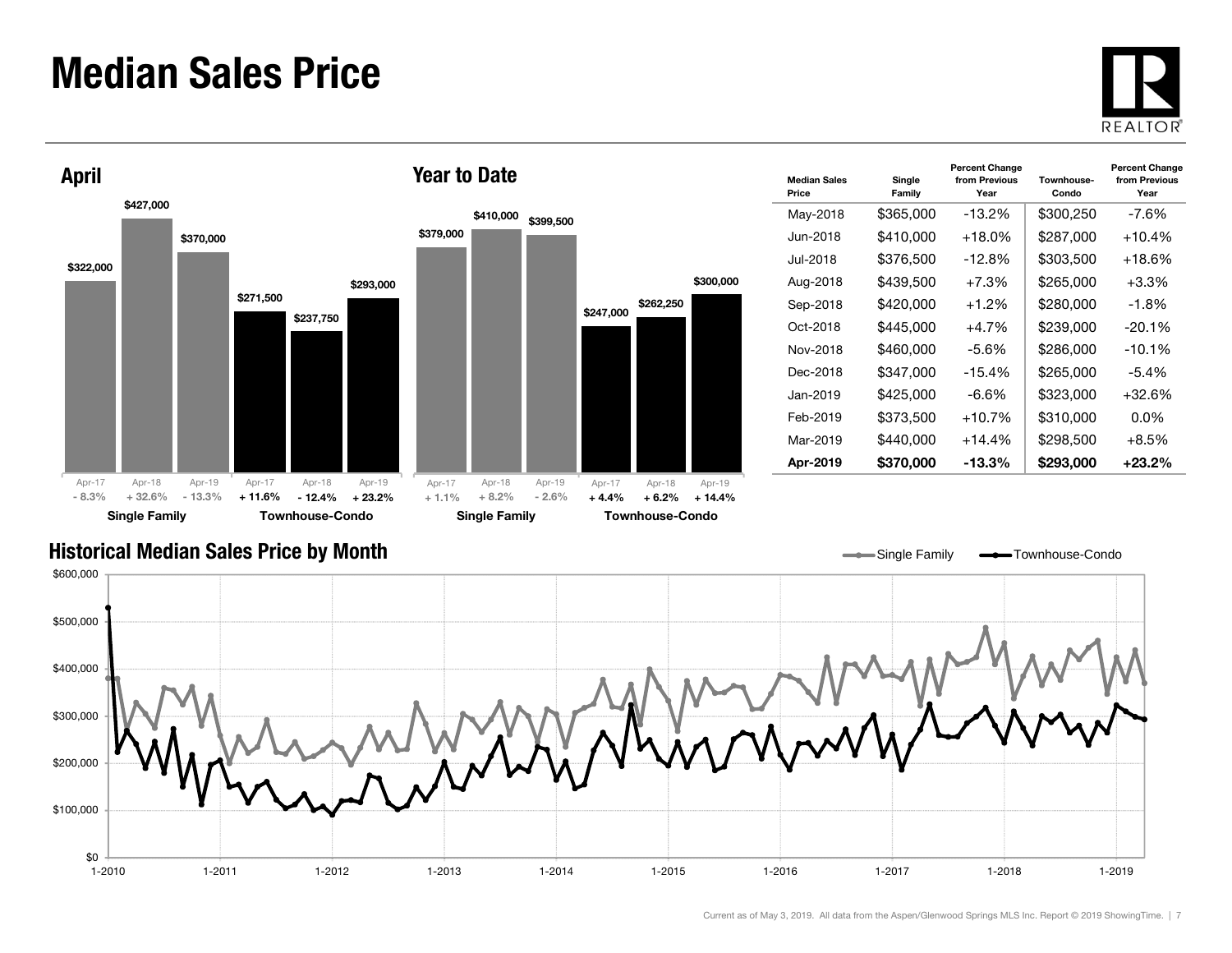### Percent of List Price Received

80.0%

85.0%

90.0%





1-2010 1-2011 1-2012 1-2013 1-2014 1-2015 1-2016 1-2017 1-2018 1-2019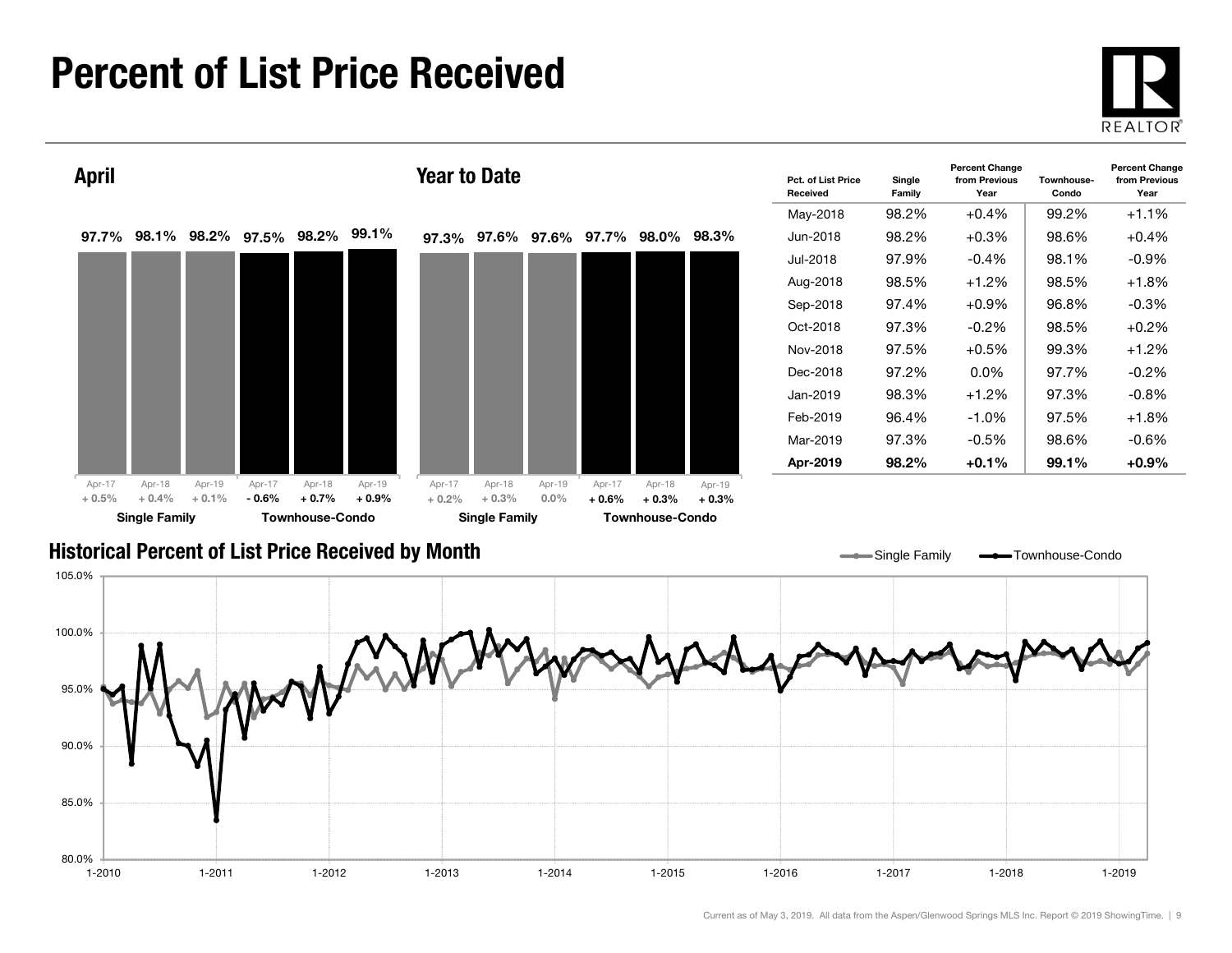## Days on Market Until Sale





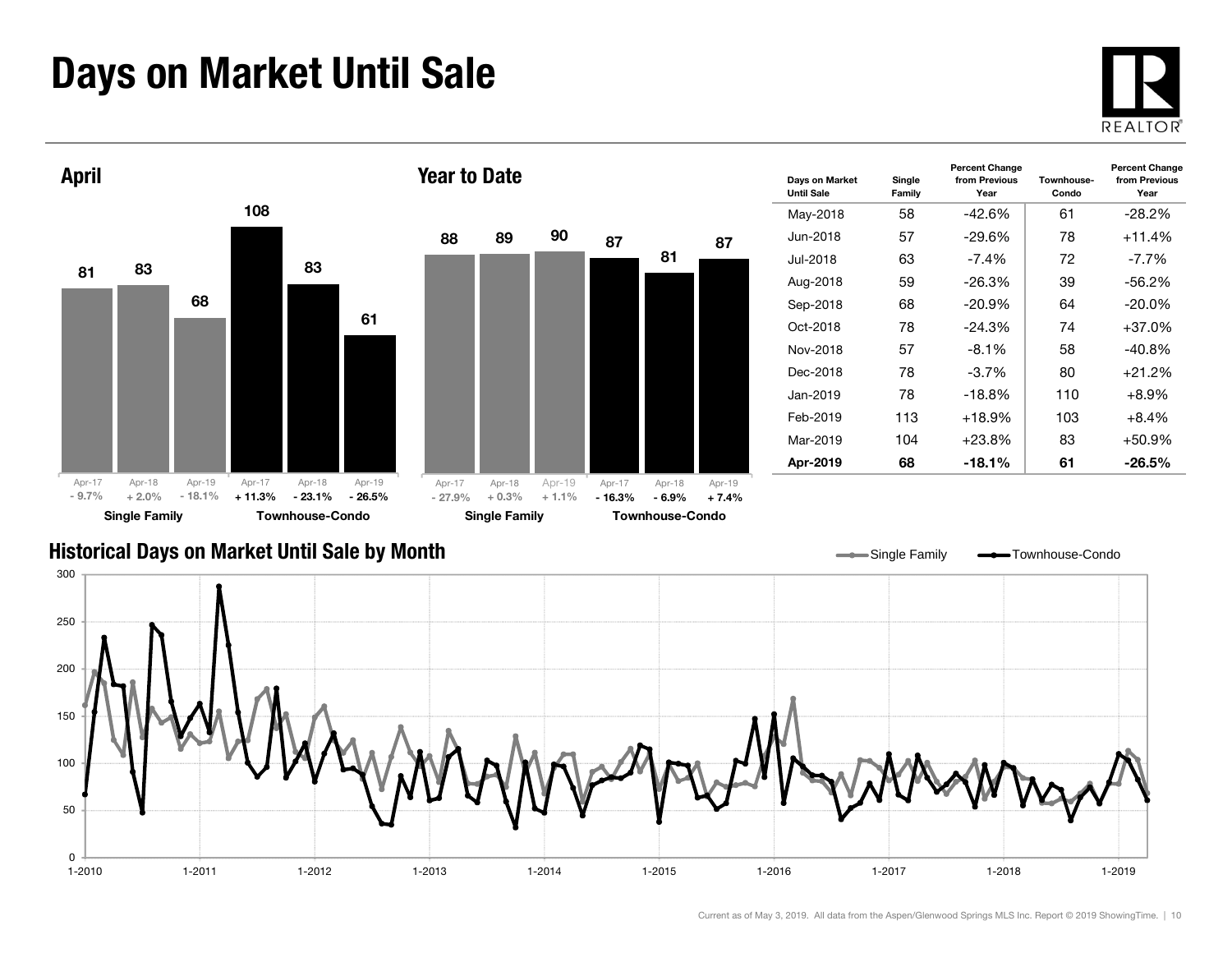## Housing Affordability Index

 $\Omega$ 

100





1-2010 1-2011 1-2012 1-2013 1-2014 1-2015 1-2016 1-2017 1-2018 1-2019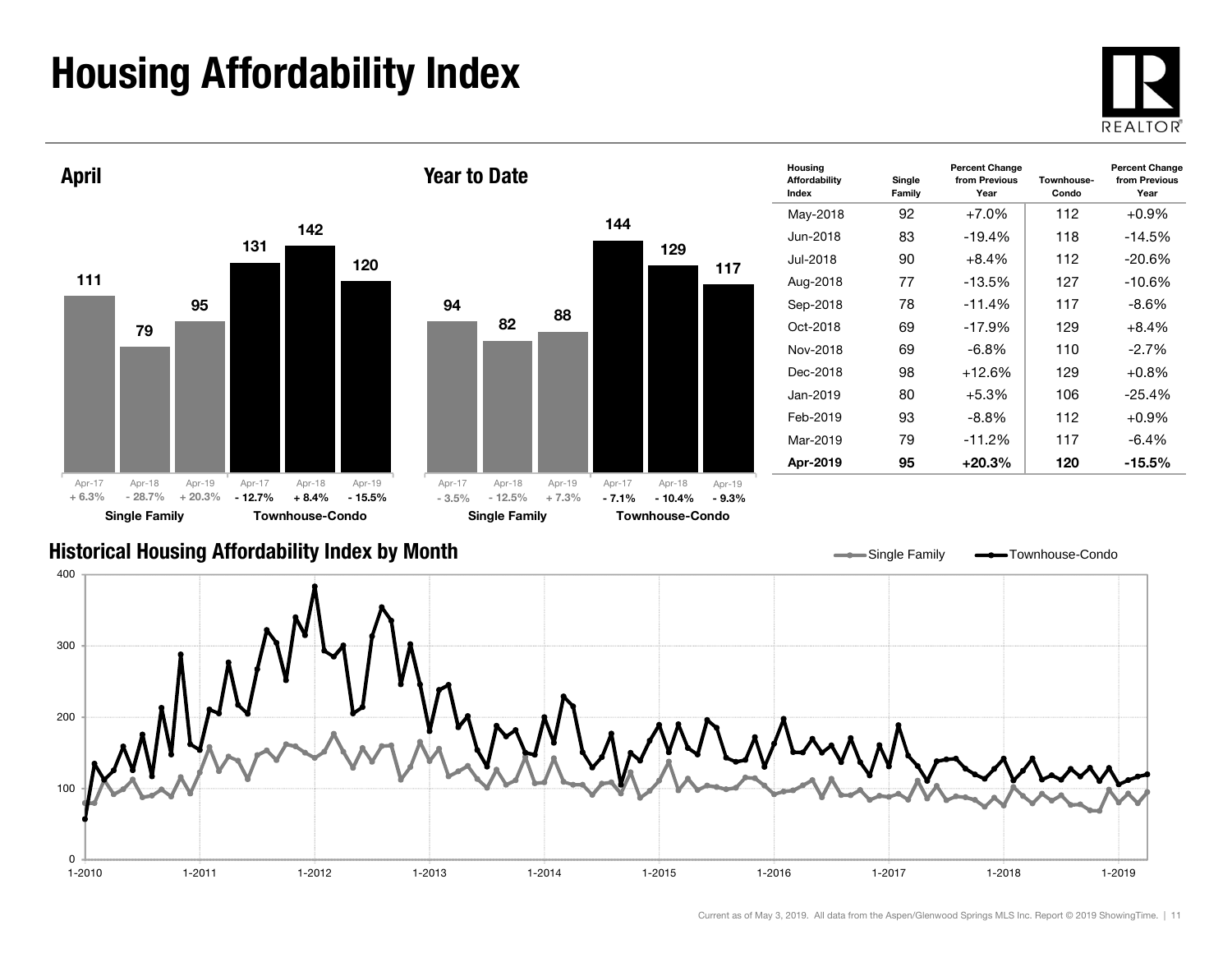## Inventory of Active Listings





### Historical Inventory of Active Listings by Month

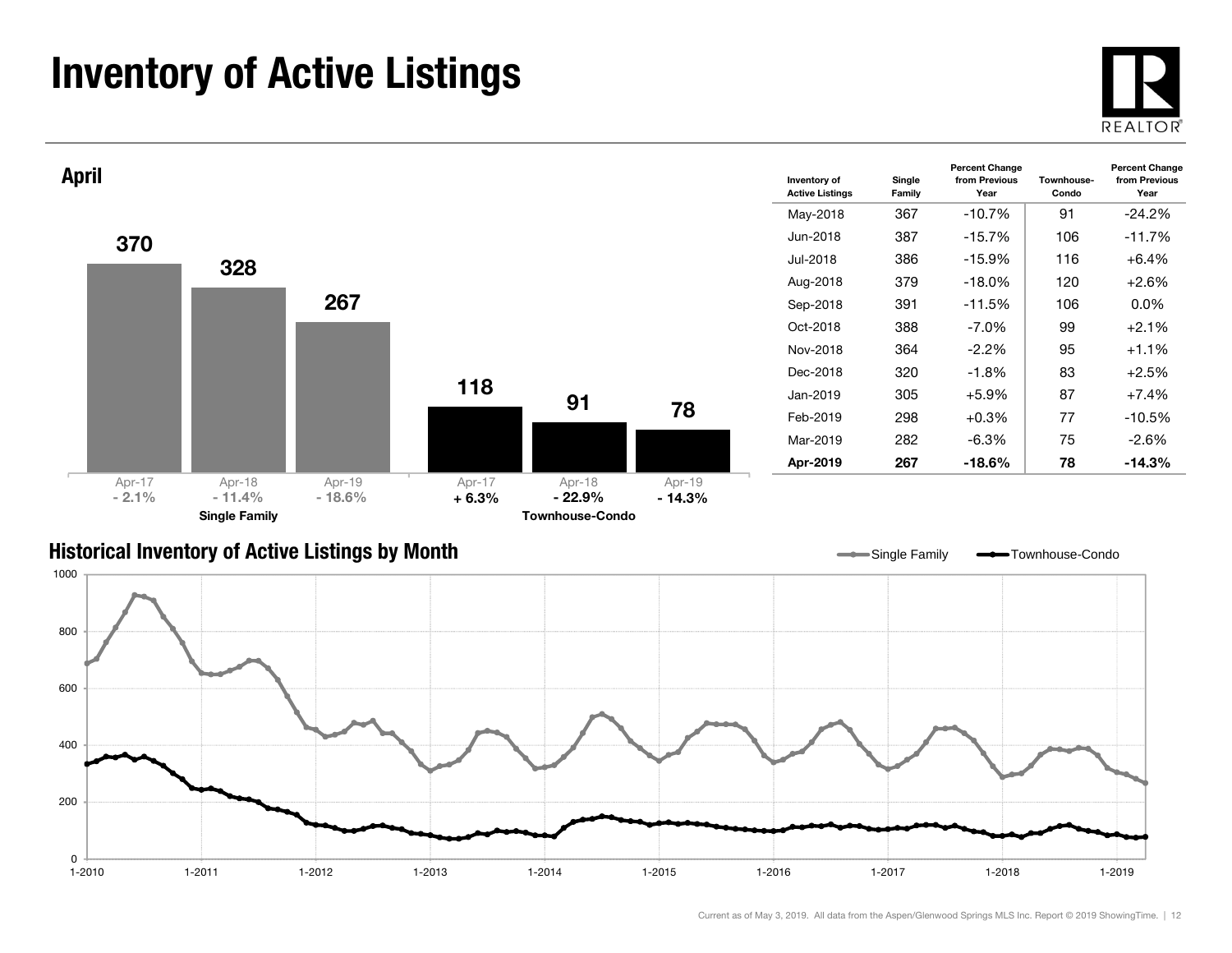## Months Supply of Inventory

0 $1 - 2010$ 

10

20



1-2019



1-2010 1-2011 1-2012 1-2013 1-2014 1-2015 1-2016 1-2017 1-2018 1-2019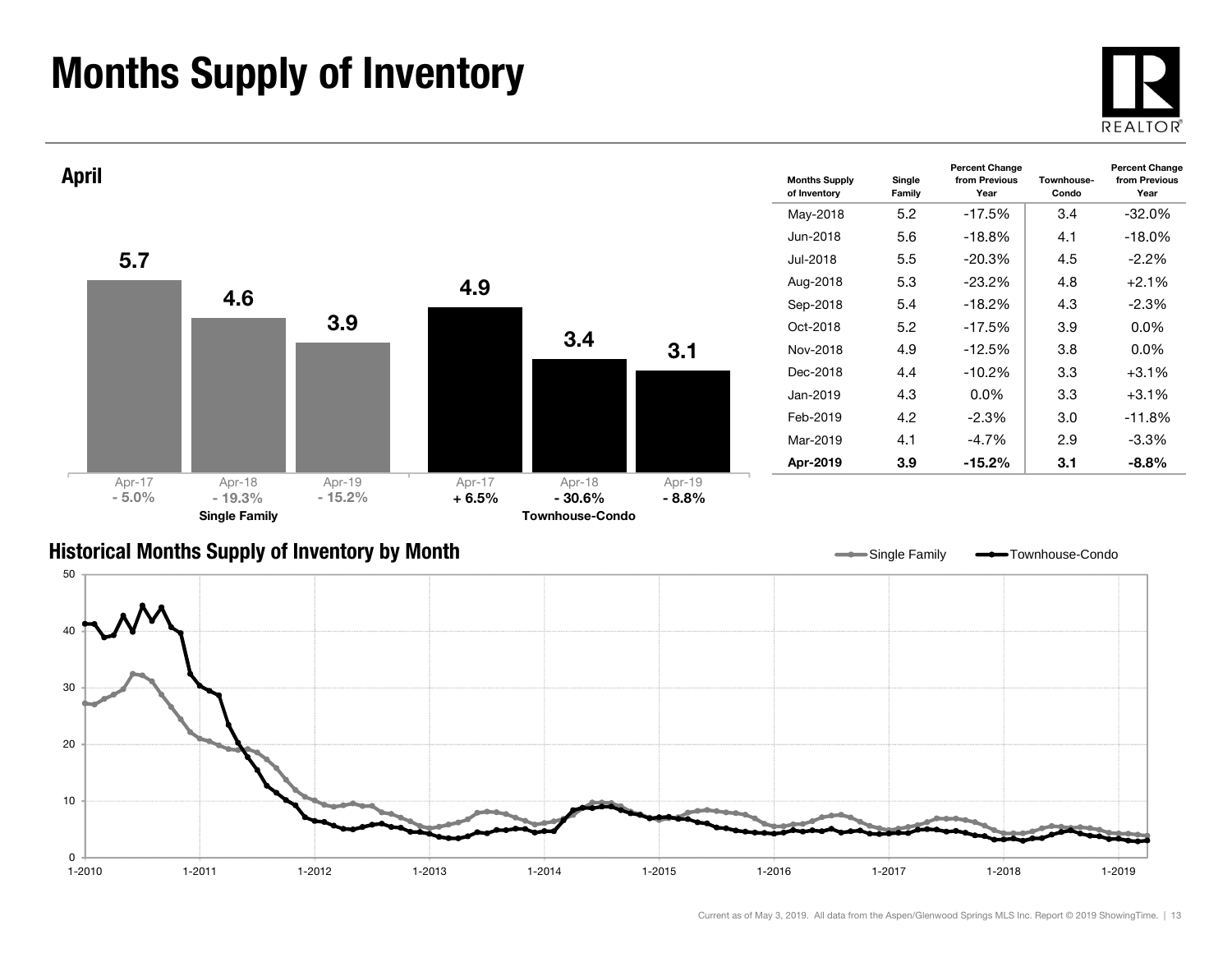## Total Market Overview

Key metrics by report Month and for year-to-date (YTD) starting from the first of the year.



| <b>Key Metrics</b>                 | <b>Historical Sparkbars</b>                                  | 4-2018    | 4-2019    | Percent Change | <b>YTD 2018 YTD 2019</b> |           | Percent Change |
|------------------------------------|--------------------------------------------------------------|-----------|-----------|----------------|--------------------------|-----------|----------------|
| <b>New Listings</b>                | 9-2017<br>$1 - 2018$<br>9-2018<br>1-2019<br>5-2017<br>5-2018 | 171       | 155       | $-9.4%$        | 515                      | 455       | $-11.7%$       |
| <b>Pending Sales</b>               | 5-2017<br>9-2017<br>1-2019<br>1-2018<br>5-2018<br>9-2018     | 102       | 132       | $+29.4%$       | 398                      | 388       | $-2.5%$        |
| <b>Sold Listings</b>               | 5-2017<br>9-2017<br>1-2018<br>5-2018<br>9-2018<br>1-2019     | 104       | 88        | $-15.4%$       | 329                      | 283       | $-14.0%$       |
| <b>Median Sales Price</b>          | 5-2017<br>1-2018<br>9-2017<br>5-2018<br>9-2018               | \$363,750 | \$356,450 | $-2.0%$        | \$345,000                | \$360,000 | $+4.3%$        |
| <b>Avg. Sales Price</b>            | 5-2017<br>9-2017<br>1-2018<br>5-2018<br>9-2018<br>1-2019     | \$426,412 | \$426,366 | $-0.0%$        | \$433,394                | \$443,195 | $+2.3%$        |
| <b>Pct. of List Price Received</b> | 5-2017<br>9-2017<br>1-2018<br>5-2018<br>9-2018               | 98.1%     | 98.5%     | $+0.4%$        | 97.7%                    | 97.8%     | $+0.1%$        |
| <b>Days on Market</b>              | 5-2018<br>9-2018<br>5-2017<br>$1 - 2018$<br>1-2019<br>9-2017 | 83        | 66        | $-20.5%$       | 87                       | 89        | $+2.3%$        |
| <b>Affordability Index</b>         | 1-2019<br>5-2017<br>9-2017<br>1-2018<br>5-2018<br>9-2018     | 93        | 99        | $+6.5%$        | 98                       | 98        | 0.0%           |
| <b>Active Listings</b>             | 5-2017<br>9-2017<br>1-2018<br>5-2018<br>1-2019<br>9-2018     | 419       | 345       | $-17.7%$       |                          |           |                |
| <b>Months Supply</b>               | 5-2017<br>9-2017<br>5-2018<br>9-2018<br>1-2019<br>1-2018     | 4.3       | 3.7       | $-14.0%$       |                          |           |                |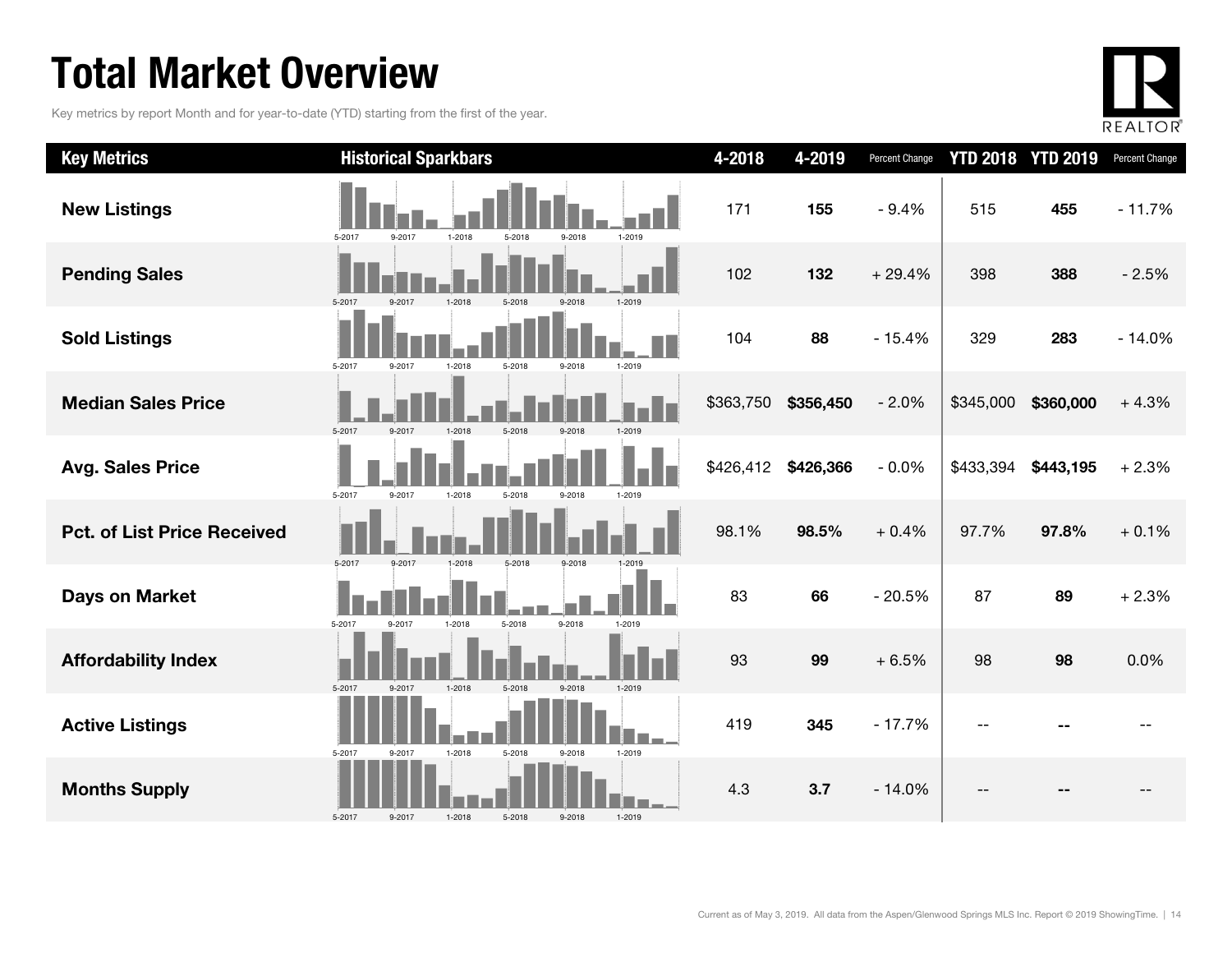|  |  |  | <b>Closed Sales</b> |  |
|--|--|--|---------------------|--|
|  |  |  |                     |  |

Actual sales that have closed in a given month.



| By Price Range – All Properties – Rolling 12 Months |                  |                  |        |                          |                |                  | 4-2018                   | ■4-2019 |                  |                                |        |                   |               | By Property Type |                |                          | $4-2019$<br>■4-2018 |                |               |
|-----------------------------------------------------|------------------|------------------|--------|--------------------------|----------------|------------------|--------------------------|---------|------------------|--------------------------------|--------|-------------------|---------------|------------------|----------------|--------------------------|---------------------|----------------|---------------|
| 522<br>427<br>405                                   | 499              | 182              | 190    | 31                       | 28             | q                |                          |         | 0                | n<br>$\Omega$                  | 0      | 0                 |               | 851              | 826            | 320                      | 306                 | 1,171          | 1,132         |
| $-5.2%$                                             | $-4.4%$          | $+4.4%$          |        | $-9.7%$                  |                | $+125.0%$        | - 75.0%                  |         | $-100.0\%$       | $- -$                          |        | --                |               | $-2.9%$          |                | $-4.4%$                  |                     | $-3.3%$        |               |
| $<$ \$300K                                          | \$300K to \$599K | \$600K to \$999K |        | \$1.0M to \$1.4M         |                | \$1.5M to \$1.9M | \$2.0M to \$2.5M         |         | \$2.5M to \$4.9M | \$5.0M to \$9.9M               |        | $$10.0M+$         |               | Singe Family     |                | Townhouse-Condo          |                     | All Properties |               |
|                                                     |                  |                  |        | <b>Rolling 12 Months</b> |                |                  |                          |         |                  | <b>Compared to Prior Month</b> |        |                   |               |                  |                |                          | Year to Date        |                |               |
|                                                     |                  | Single Family    |        |                          |                | Condo            |                          |         | Single Family    |                                |        | Condo             |               |                  | Single Family  |                          |                     | Condo          |               |
| <b>By Price Range</b>                               | 4-2018           |                  | 4-2019 | Change                   | 4-2018         | 4-2019           | Change                   | 3-2019  | 4-2019           | Change                         | 3-2019 | 4-2019            | Change        | 4-2018           | 4-2019         | Change                   | 4-2018              | 4-2019         | Change        |
| \$299,999 and Below                                 | 244              |                  | 234    | $-4.1%$                  | 183            | 171              | $-6.6%$                  | 14      | 18               | $+28.6%$                       | 15     | 13                | $-13.3%$      | 73               | 53             | $-27.4%$                 | 52                  | 43             | $-17.3%$      |
| \$300,000 to \$599,999                              | 406              |                  | 387    | $-4.7%$                  | 116            | 112              | $-3.4%$                  | 24      | 32               | $+33.3%$                       |        | $12 \overline{ }$ | $+9.1%$       | 115              | 86             | $-25.2%$                 | 30                  | 40             | $+33.3%$      |
| \$600,000 to \$999,999                              | 163              |                  | 168    | $+3.1%$                  | 19             | 22               | $+15.8%$                 | 18      | 10               | $-44.4%$                       |        | <sup>0</sup>      | $-100.0\%$    | 43               | 47             | $+9.3%$                  |                     | 5              | $+66.7%$      |
| \$1,000,000 to \$1,499,999                          | 29               |                  | 27     | $-6.9%$                  | $\overline{c}$ |                  | $-50.0\%$                |         | 3                | $+50.0%$                       |        | 0                 | $-100.0\%$    |                  | 6              | $-33.3%$                 |                     |                | 0.0%          |
| \$1,500,00 to \$1,999,999                           |                  |                  | 9      | + 125.0%                 |                | O                | $- -$                    |         | $\Omega$         | $\overline{\phantom{m}}$       |        | <sup>0</sup>      | $\sim$ $\sim$ |                  | $\overline{2}$ | $\overline{\phantom{m}}$ |                     | <sup>0</sup>   | $\sim$ $\sim$ |
| \$2,000,000 to \$2,499,999                          |                  |                  |        | $-75.0%$                 |                |                  | $\overline{\phantom{a}}$ |         |                  | $\overline{\phantom{m}}$       |        |                   | $\sim$ $\sim$ |                  | $\Omega$       | $-100.0%$                |                     | <sup>0</sup>   | $\sim$ $\sim$ |
| \$2,500,000 to \$4,999,999                          |                  |                  |        | $-100.0\%$               |                |                  | $- -$                    |         |                  | $\qquad \qquad -$              |        |                   | $\sim$ $\sim$ |                  | 0              | $-100.0%$                |                     | 0              | $- -$         |

\$5,000,000 to \$9,999,999 **discript of the CONT OF CONTACT OF CONTACT OF CONTACT OF CONTACT OF CONTACT OF CONTACT OF CONTACT OF CONTACT OF CONTACT OF CONTACT OF CONTACT OF CONTACT OF CONTACT OF CONTACT OF CONTACT OF CONTACT** \$10,000,000 and Above 0 0 -- 0 0 -- 0 0 -- 0 0 -- 0 0 -- 0 0 -- All Price Ranges 851 826 - 2.9% 320 306 - 4.4% 58 63 + 8.6% 28 25 - 10.7% 243 194 - 20.2% 86 89 + 3.5%

### Inventory of Active Listings

A measure of the number of homes available for sale at a given time.



|                            | Year over Year                          |        |               |        |        |                          | <b>Compared to Prior Month</b> |               |          |        |        |                   | <b>Year to Date</b>                                                                                                                                                              |  |
|----------------------------|-----------------------------------------|--------|---------------|--------|--------|--------------------------|--------------------------------|---------------|----------|--------|--------|-------------------|----------------------------------------------------------------------------------------------------------------------------------------------------------------------------------|--|
|                            | Single Family<br>Condo<br>Single Family |        |               |        |        | Condo                    |                                | Single Family | Condo    |        |        |                   |                                                                                                                                                                                  |  |
| <b>By Price Range</b>      | 4-2018                                  | 4-2019 | Change        | 4-2018 | 4-2019 | Change                   | $3 - 2019$                     | 4-2019        | Change   | 3-2019 | 4-2019 | Change            |                                                                                                                                                                                  |  |
| \$299,999 and Below        | 52                                      | 16     | - 69.2%       | 32     | 34     | $+6.3%$                  | 22                             | 16            | $-27.3%$ | 35     | 34     | $-2.9%$           | There are no year-to-date figures for<br>inventory because it is simply a<br>snapshot frozen in time at the end of<br>each month. It does not add up over a<br>period of months. |  |
| \$300,000 to \$599,999     | 107                                     | 71     | $-33.6%$      | 37     | 23     | $-37.8%$                 | 81                             | 71            | $-12.3%$ | 23     | 23     | $0.0\%$           |                                                                                                                                                                                  |  |
| \$600,000 to \$999,999     | 75                                      | 78     | $+4.0%$       | 16     | 15     | $-6.3%$                  | 80                             | 78            | $-2.5%$  |        | 15     | $+36.4%$          |                                                                                                                                                                                  |  |
| \$1,000,000 to \$1,499,999 | 40                                      | 40     | $0.0\%$       |        |        | $+25.0\%$                | 39                             | 40            | $+2.6%$  |        |        | $0.0\%$           |                                                                                                                                                                                  |  |
| \$1,500,00 to \$1,999,999  | 28                                      | 34     | $+21.4%$      | 2      |        | $-50.0\%$                | 30                             | 34            | $+13.3%$ |        |        | $0.0\%$           |                                                                                                                                                                                  |  |
| \$2,000,000 to \$2,499,999 | 10                                      |        | $-50.0\%$     | 0      |        | $\overline{\phantom{a}}$ |                                | 5             | - 37.5%  | 0      |        | $\qquad \qquad -$ |                                                                                                                                                                                  |  |
| \$2,500,000 to \$4,999,999 | $12 \overline{ }$                       | 18     | $+50.0\%$     | 0      | 0      | $- -$                    | 18                             | 18            | $0.0\%$  | 0      |        | $- -$             |                                                                                                                                                                                  |  |
| \$5,000,000 to \$9,999,999 |                                         |        | 25.0%         | 0      |        | $\overline{\phantom{a}}$ |                                | 5             | $+25.0%$ | 0      |        | $\qquad \qquad -$ |                                                                                                                                                                                  |  |
| \$10,000,000 and Above     | $\Omega$                                |        | $\sim$ $\sim$ |        |        | $\overline{\phantom{a}}$ |                                |               | $- -$    |        |        | $- -$             |                                                                                                                                                                                  |  |
| <b>All Price Ranges</b>    | 328                                     | 267    | $-18.6%$      | 91     | 78     | $-14.3%$                 | 282                            | 267           | $-5.3%$  | 75     | 78     | $+4.0%$           |                                                                                                                                                                                  |  |